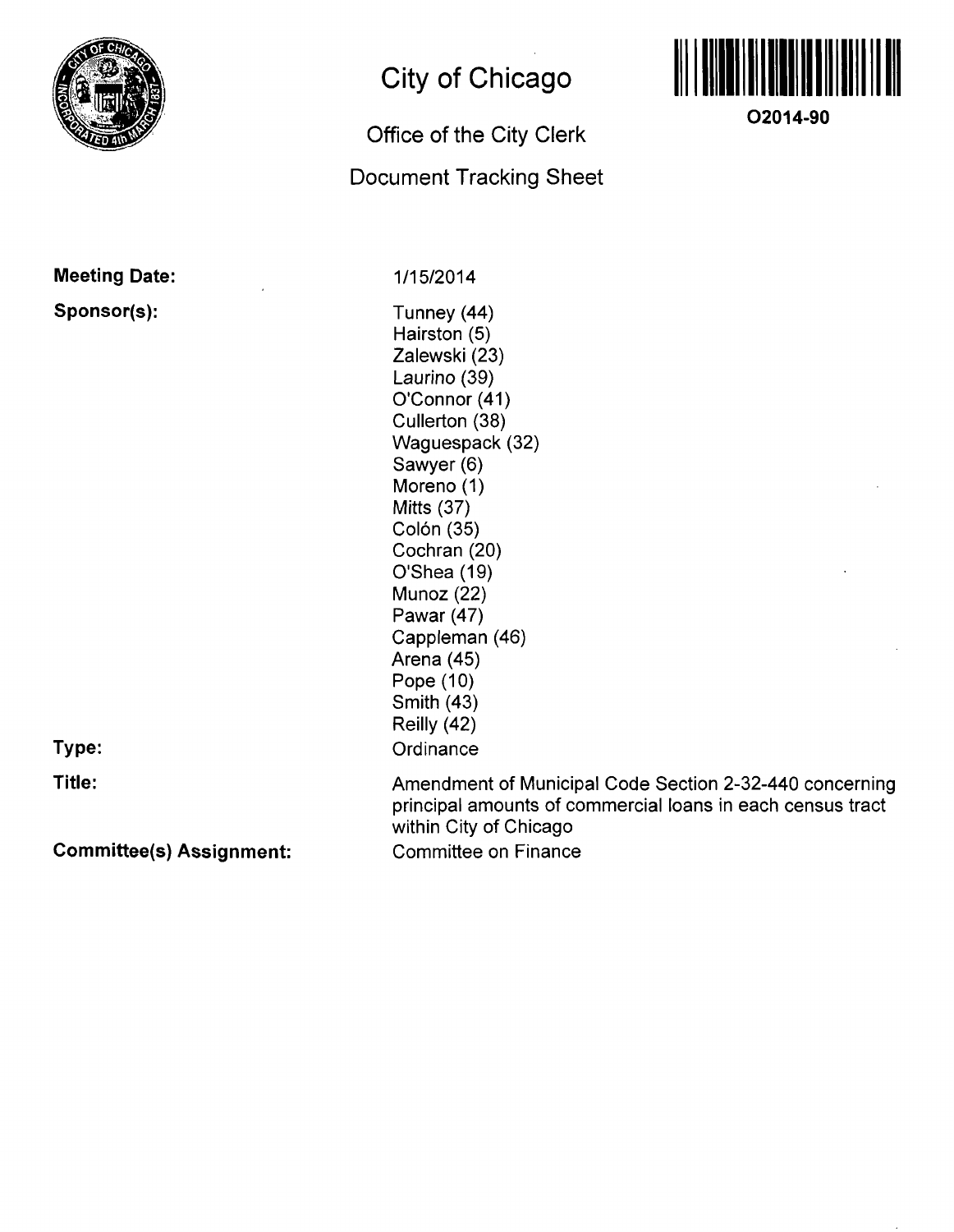Finance.

### **ORDINANC E**

WHEREAS, small businesses are often catalysts for neighborhood economic development, creating employment opportunities and causing a ripple effect of cash movement within a community; and

WHEREAS, the City of Chicago encourages the creation and growth of small businesses through various programs; and

WHEREAS, existing small businesses often face challenges acquiring credit necessary for expansion, modernization, upgrades, and management of cash flow because the credit needs of such businesses are often perceived as not large to attract the interest of commercial banks; and

WHEREAS, the City of Chicago, through its relationship with its depositary banks, is in a position to encourage commercial banks to take greater cognizance of Chicago's neighborhood businesses; now, therefore

#### **BE IT ORDAINED BY THE CITY COUNCIL OF THE CITY OF CHICAGO:**

SECTION 1. Section 2-32-440 of the Municipal Code of the City of Chicago is hereby amended by inserting the language underscored, as follows:

#### **2-32-440 Lending and deposit specifications required.**

With each bid for interest upon city and school funds, the comptroller shall obtain, in a form prescribed by him from each bidder, the lending and deposit information for its home office and for each branch office or facility the following information:

**^ \* \* ^ \* \*** 

*(Subsections (a) and (b) of this Section are not affected by this amendment, and are not shown here for editorial convenience)*  **jfc 9}c 9(C 9^ !|! ^ ]|C** 

*(c) Commercial lending information.* 

(1) The number and total amount of all commercial loans made within the City of Chicago;

(2) The number and total amount of all commercial loans made within each census tract in the City of Chicago;

(3) The number and total amount of all commercial loans made outside Chicago but limited to the six-county S.M.S.A. ;

(4) The number of all commercial loans within each census tract within the City of Chicago, grouped according to initial principal amounts, as follows:

(A) \$50.000 or less:

(B) more than \$50.000 but not exceeding \$100.000: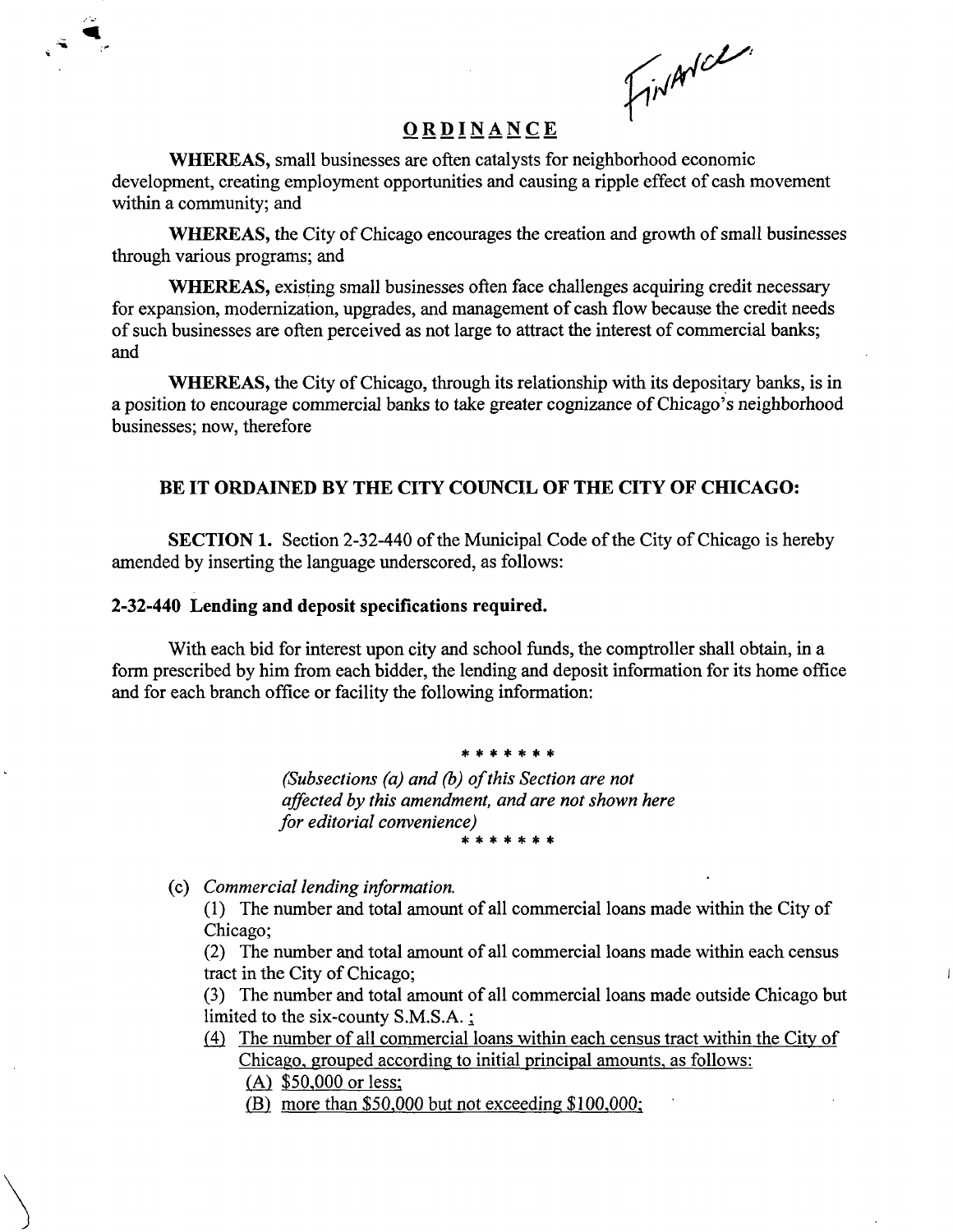$\begin{array}{c} \begin{array}{c} \begin{array}{c} \end{array} \\ \begin{array}{c} \end{array} \end{array} \end{array}$ 

 $\tilde{z}$ 

 $\label{eq:2.1} \frac{1}{2} \sum_{i=1}^n \frac{1}{2} \sum_{j=1}^n \frac{1}{2} \sum_{j=1}^n \frac{1}{2} \sum_{j=1}^n \frac{1}{2} \sum_{j=1}^n \frac{1}{2} \sum_{j=1}^n \frac{1}{2} \sum_{j=1}^n \frac{1}{2} \sum_{j=1}^n \frac{1}{2} \sum_{j=1}^n \frac{1}{2} \sum_{j=1}^n \frac{1}{2} \sum_{j=1}^n \frac{1}{2} \sum_{j=1}^n \frac{1}{2} \sum_{j=1}^n \frac{$ 

 $\label{eq:2.1} \frac{1}{\sqrt{2}}\int_{\mathbb{R}^3}\frac{1}{\sqrt{2}}\left(\frac{1}{\sqrt{2}}\right)^2\frac{1}{\sqrt{2}}\left(\frac{1}{\sqrt{2}}\right)^2\frac{1}{\sqrt{2}}\left(\frac{1}{\sqrt{2}}\right)^2\frac{1}{\sqrt{2}}\left(\frac{1}{\sqrt{2}}\right)^2.$ 

 $\frac{1}{2}$ 

 $\frac{1}{2}$